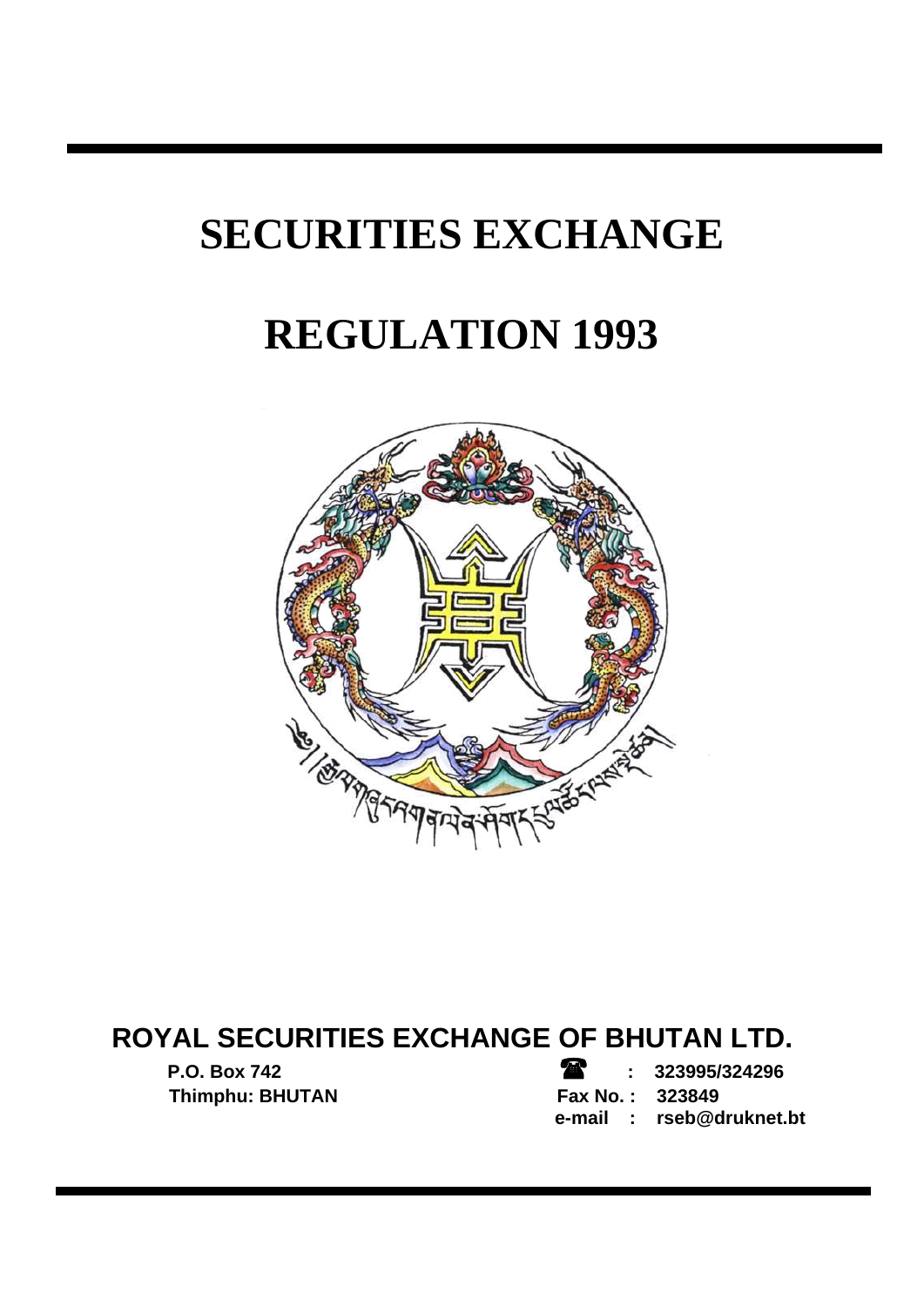# **SECURITIES EXCHANGE REGULATION 1993**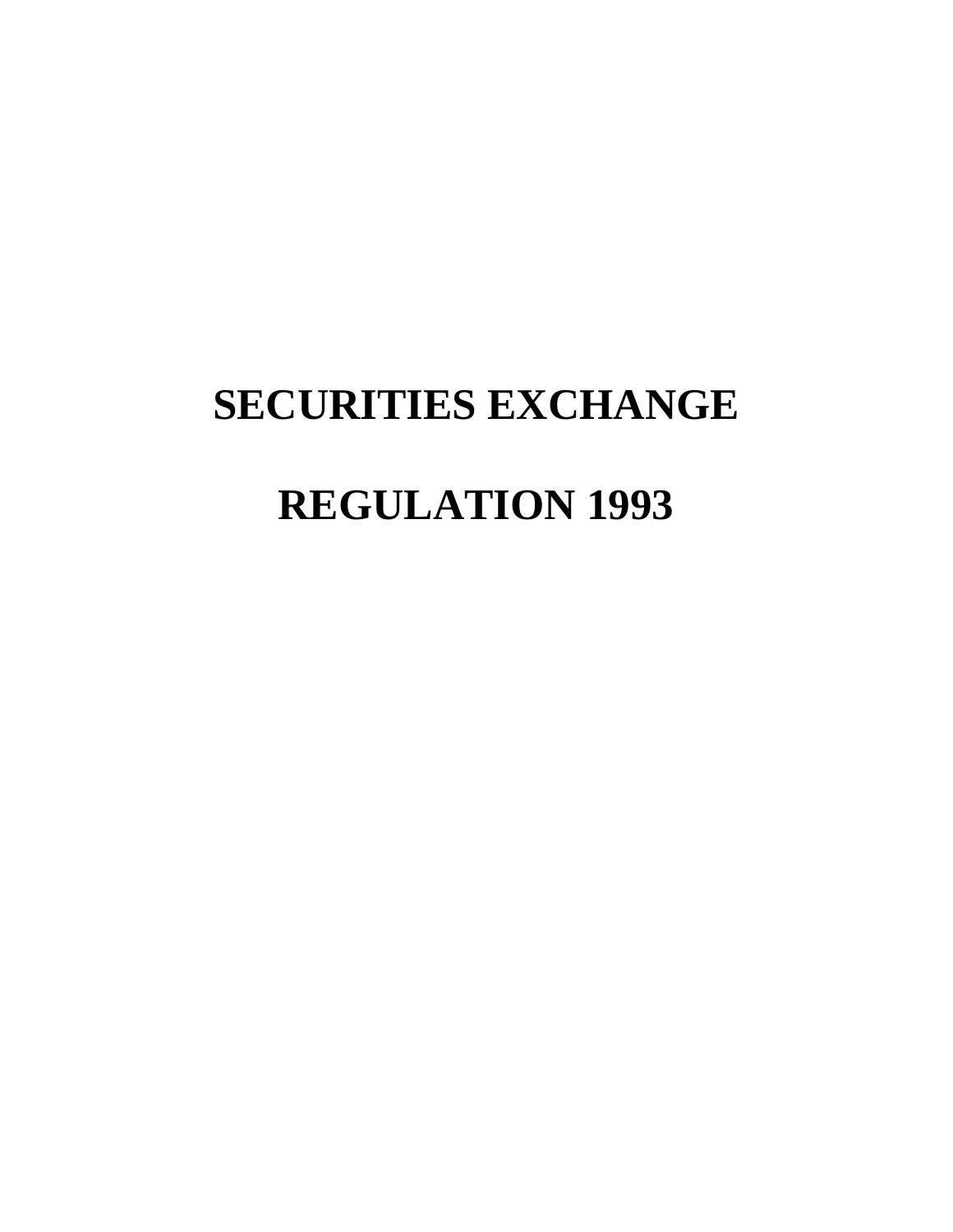#### **SECURITIES EXCHANGE REGULATIONS 1993**

#### **TABLE OF CONTENTS**

#### **PART 1**

#### **GENERAL**

- **Regulation 1 :** Short title, commencement and extent
- **Regulation 2 : Interpretation**
- **Regulation 3 : Application of Companies Act**

#### **PART 2**

#### **ESTABLISHMENT OF SECURITIES EXCHANGE**

|                     | Regulation 4: Restriction on establishment of securities markets |
|---------------------|------------------------------------------------------------------|
| <b>Regulation 5</b> | : RMA to approve a securities exchange                           |
| <b>Regulation 6</b> | : Revocation of approval                                         |

#### **PART 3**

#### **MANAGEMENT, etc OF SECURITIES EXCHANGE**

**Regulation 7 : Management of securities exchange by a board Regulation 8 : Powers of Board Regulation 9 : Securities exchange may make rules Regulation 10 :** Amendment of securities exchange rules **Regulation 11** : Securities exchange to provide assistance to RMA **Regulation 12** : Notification to RMA of disciplinary action taken by securities exchange

#### **PART 4**

#### **FUNCTIONS AND SPECIAL POWERS OF RMA**

- **Regulation 13 :** Functions of RMA **Regulation 14** : Power of RMA to issue directions to securities exchange **Regulation 15** : Power of RMA to direct suspension of trading
- **Regulation 16** : Power of RMA to require amendment to rules

#### **PART 5**

#### **MISCELLANEOUS**

#### **Regulation 17** : Members not to deal in securities in a securities market not operated by a securities exchange

- **Regulation 18 :** Exemptions from Taxes
- **Regulation 19 : Restriction on use of title "securities exchange", etc.**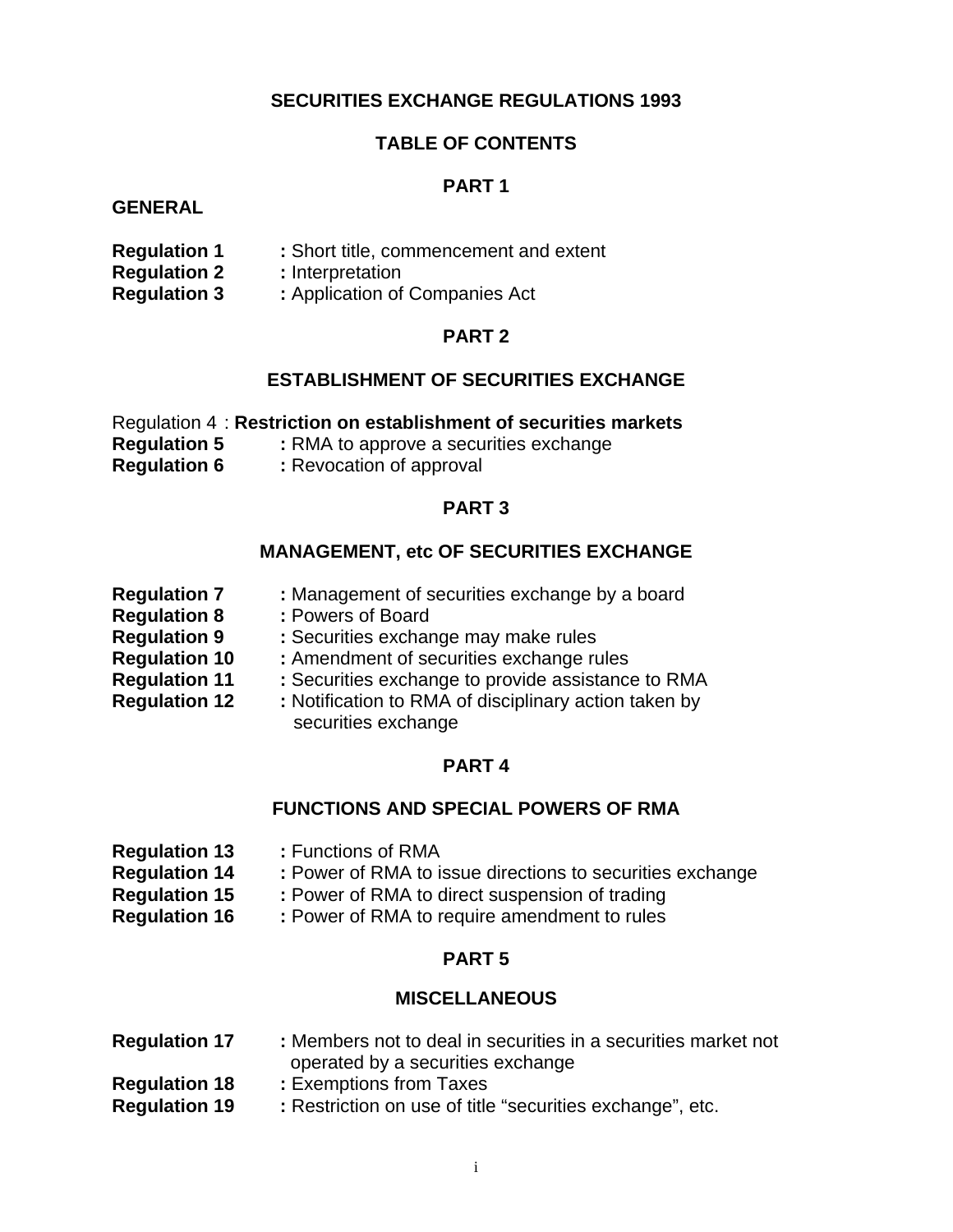# **SECURITIES EXCHANGE REGULATIONS 1993**

#### **PART 1**

#### **GENERAL**

#### **Regulation 1**

#### **Short title, commencement and extent**

- 1) These regulations are made by the Royal Monetary Authority (RMA) under article 70 of the Financial Institutions Act of Bhutan 1992.
- 2) These regulations may be cited as the Securities Exchange Regulations 1993.
- 3) These regulations shall come into operation on a day to be appointed by the RMA by notice in the official Newspaper of the Kingdom.

#### **Regulation 2**

#### **Interpretation**

 $(1)$  In these Regulations, unless the context otherwise requires –

"articles of incorporation" means the articles of incorporation under the Companies Act;

"Board" means the governing body for the time being of a securities exchange;

"Board member" means a person who has been elected or appointed to be a member of the Board in accordance with the articles of incorporation of a securities exchange.

"business day" means any day during any part of which the facilities of the securities exchange are available to exchange members for trading purposes or would have been available but for a suspension of trading directed by the RMA under regulation 15,

"Companies Act" means the Companies Act of the Kingdom of Bhutan 1989;

"company" means a company incorporated under the Companies Act;

"court" means court having the necessary jurisdiction;

"debenture" means a document acknowledging indebtedness and includes debenture notes, bonds and any other securities of a company, whether constituting a charge on the assets of a company or not;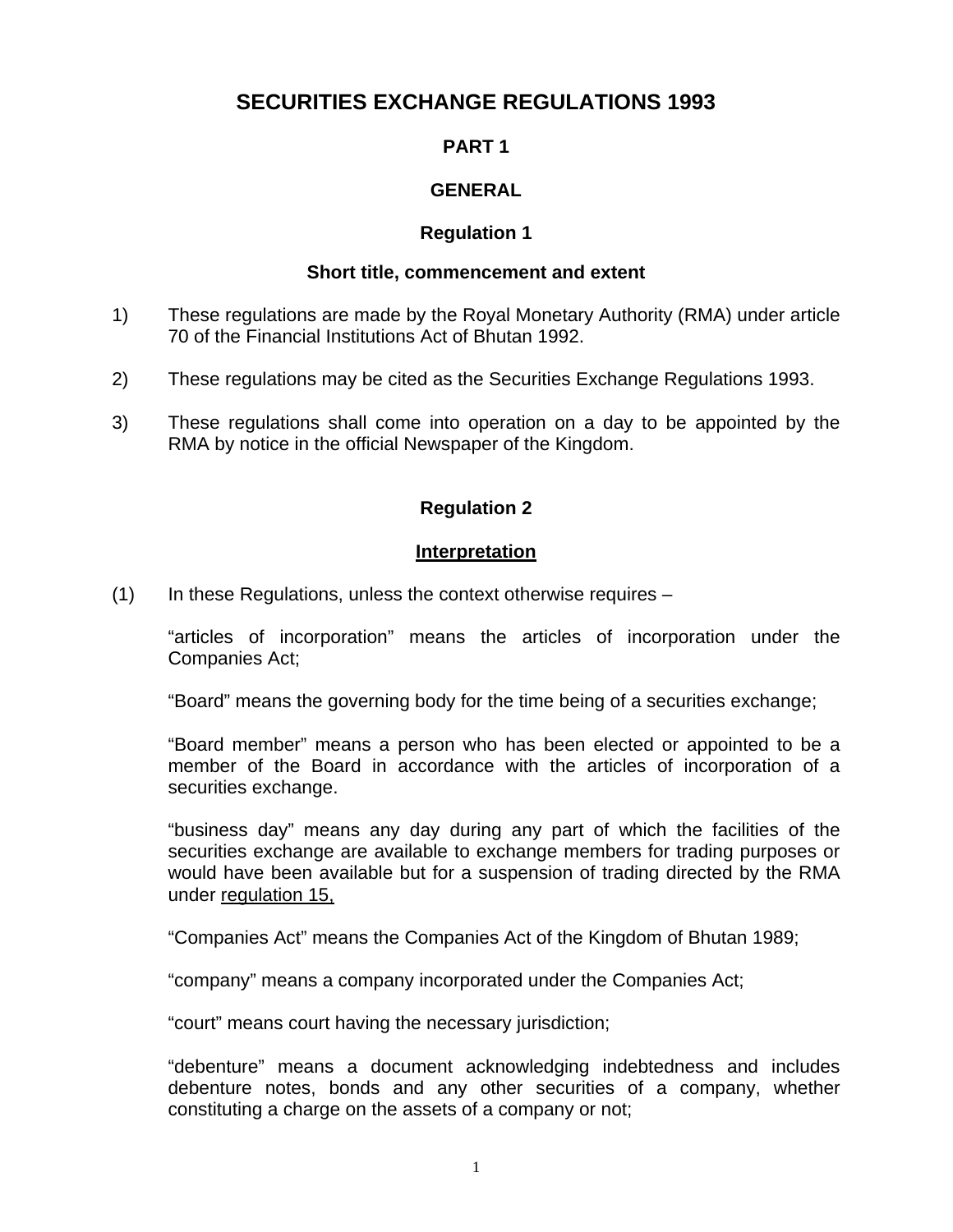"Financial Institutions Act" means the Financial Institutions Act of Bhutan 1992;

"listing rules" means rules relating to the grant of a listing of and permission to deal in securities on a securities exchange and "listed" shall be construed accordingly;

"media" means the Bhutan Broadcasting Service and the Kuensel newspaper:

"member" means a company licensed as a broker under the Financial Institutions Act, incorporated under the Companies Act and which is admitted to membership of a securities exchange;

"person" has the same meaning as in section 2 of the Companies Act:

"prescribed" means prescribed by rules made by the RMA;

"RMA" means the Royal Monetary Authority of Bhutan;

"rules" in relation to a securities exchange, means the rules governing the conduct of a securities exchange or its members by whatever name called and wherever contained and includes rules contained in the articles of incorporation of the securities exchange;

"securities" means :-

- (a) debentures, or bonds issued or proposed to be issued by the Government;
- (b) shares, debentures, bonds or notes issued or proposed to be listed by a company;
- (c) any right or option in respect of any such shares, debentures, bonds or notes; or
- (d) any other instruments deemed to be securities by the RMA;

"securities exchange" means a company which has been approved as a securities exchange by the RMA under regulation 5;

"securities market" means a market, or other place at which, or a facility by means of which:-

- (a) offers to sell, purchase or exchange securities are regularly made or accepted;
- (b) offers or invitations are regularly being made, being offers or invitations that are intended, or may reasonably be expected, to result, whether directly or indirectly, in the making or acceptance of offers to sell. Purchase or exchange securities; or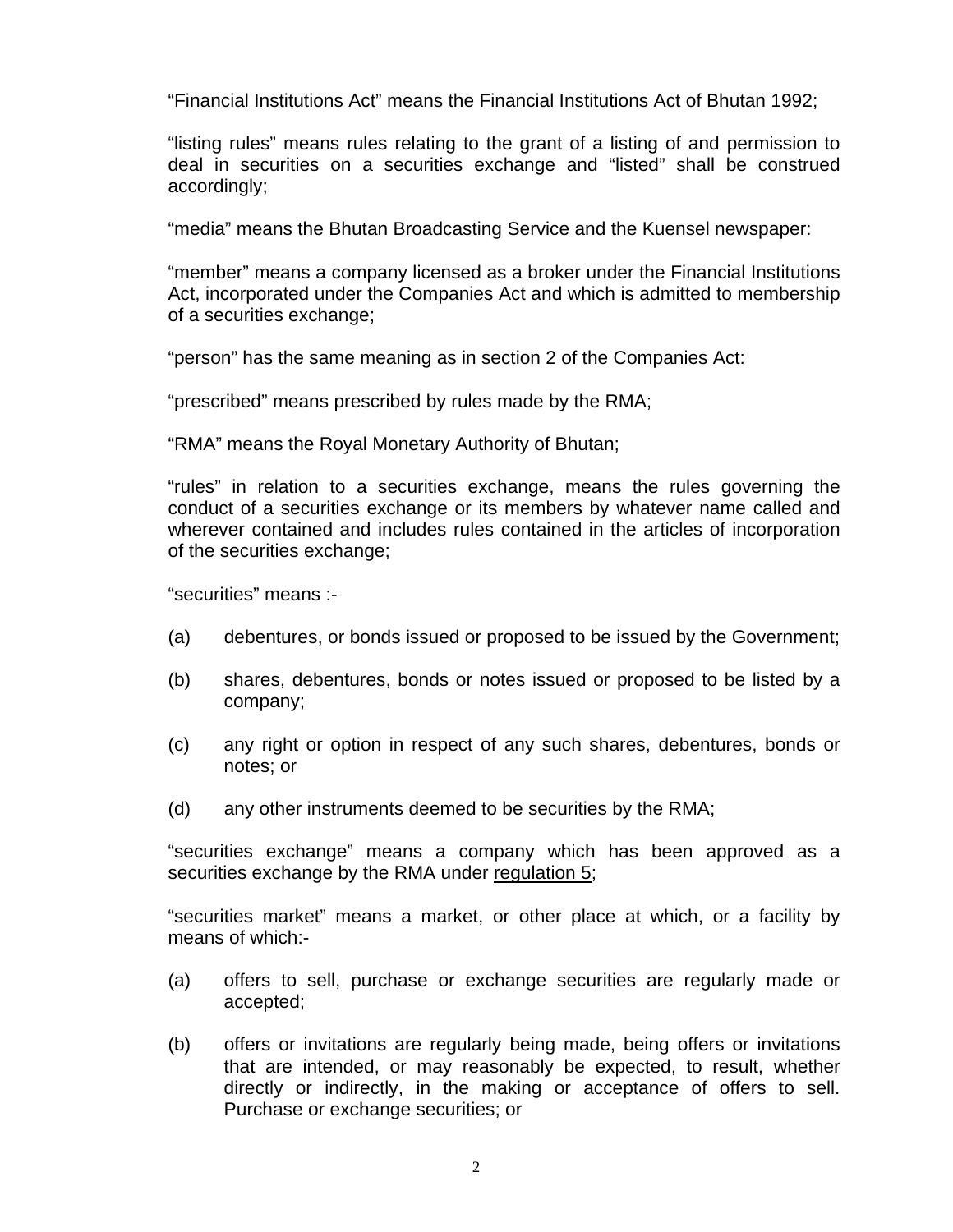(c) information is regularly provided concerning the prices at which, or the consideration for which, particular persons, or particular classes of persons, purpose, or may reasonably be expected, to sell, purchase or exchange securities, but does not include the media: and

"share" means share in the share capital of a company, and includes preferred shares.

(2) In these regulations, where the context so permits, words importing the singular number include the plural and vice versa and words importing the masculine gender shall include the feminine and neuter genders and vice versa.

#### **Regulation 3**

#### **Application of Companies Act**

The provisions of the Companies Act shall apply to a securities exchange to the extent that they are not inconsistent with these regulations.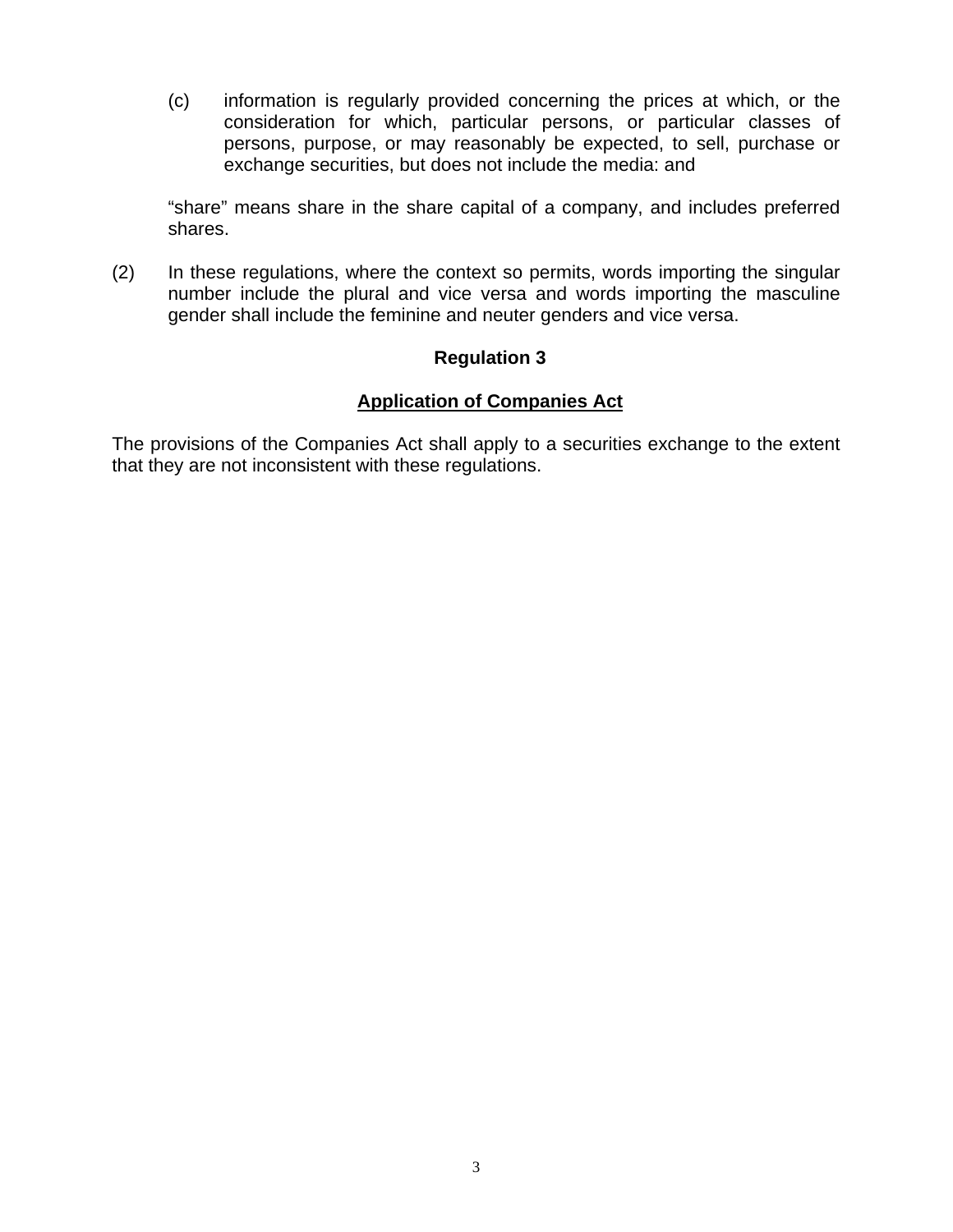# **ESTABLISHMENT OF SECURITIES EXCHANGE**

#### **Regulation 4**

#### **Restricting on establishment of securities markets**

- 1. No person shall establish or assist in establishing or maintaining or hold himself out as providing or maintaining a securities market that is not the securities market of a securities exchange established and operated by a company which is approved for such purpose by the RMA.
- 2. Any person who contravenes section 1 shall be guilty of an offence and shall be liable on conviction to a fine not exceeding twenty five thousand Ngultrum and in the case of a second or subsequent conviction to a further fine of five thousand Ngultrum for each day during which the offence continues.

#### **Regulation 5**

#### **RMA to approve a securities exchange**

- 1. Application for approval as a securities exchange may be made to the RMA in the prescribed form and manner.
- 2. The RMA may, by notice in writing, approve a company as a securities exchange if it is satisfied that :
	- a) the objects contained in the articles of incorporation of the company include, the establishment and operation of a securities market for the sole purpose of facilitating the collection and display of orders to facilitate trading in securities and shall not in any circumstances be involved (other than administratively), either directly or indirectly, in determining the price of any trade or the price of an issue of securities, which shall be a matter solely for the issuing company or other body issuing the securities and its advisors;
	- b) the provision and maintenance, to the satisfaction of the RMA, of adequate and properly equipped premises and systems for the conduct of the business of a securities market;
	- c) the rules of the company make satisfactory provision:-
		- (i) for efficient, honest, fair, competitive and informed trading in securities on the securities market; and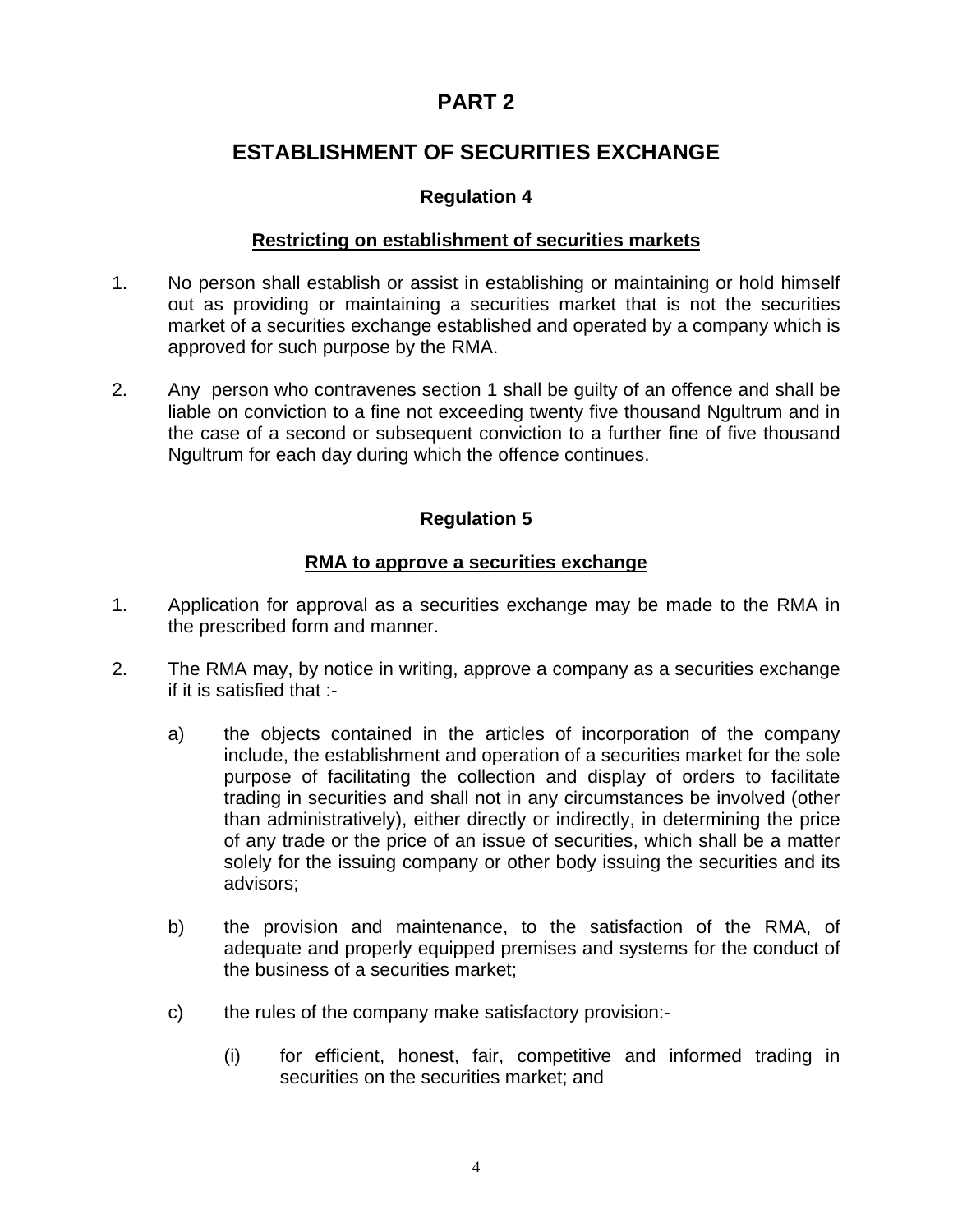- (ii) generally for the carrying on of the business of the company with due regard to the interests of the public;
- d) the rules of the company make satisfactory provision:-
	- (i) for the exclusion from membership of persons who are not of good character and high business integrity;
	- (ii) for the expulsion, suspension or disciplining of members for conduct inconsistent with just and equitable principles in the transaction of business or for a contravention of or failure to comply with rules of the securities exchange or the provisions of these regulations or the Financial Institutions Act and any regulations made thereunder;
	- (iii) with respect to the conditions under which securities may be listed for trading and quoted for trading in the market purposed to be conducted by the company;
	- (iv) with respect to the conditions governing dealings in securities by members;
	- (v) with respect to the clearing and settlement of dealings in securities that result from trading in securities on the securities market of the company;
	- (vi) with respect to the quotation of securities on, and the reporting of trading in securities on, the securities market of the company;
	- (vii) with respect to the monitoring of compliance with, and the enforcement of, the Exchange rules of the company; and
	- (viii) with respect to a fair representation of persons in the selection of its Board members and provide that one or more Board members shall be representative of listed companies and investors and not be associated with members.
- 3. Any changes to the items covered in section 2 of these regulations must be approved by the RMA.

#### **Revocation of approval**

The RMA may revoke any approval granted under regulation 5 if :-

- a) the company ceases to operate a securities market;
- b) the company is being wound up; or
- c) the company is operating in a manner detrimental to the public.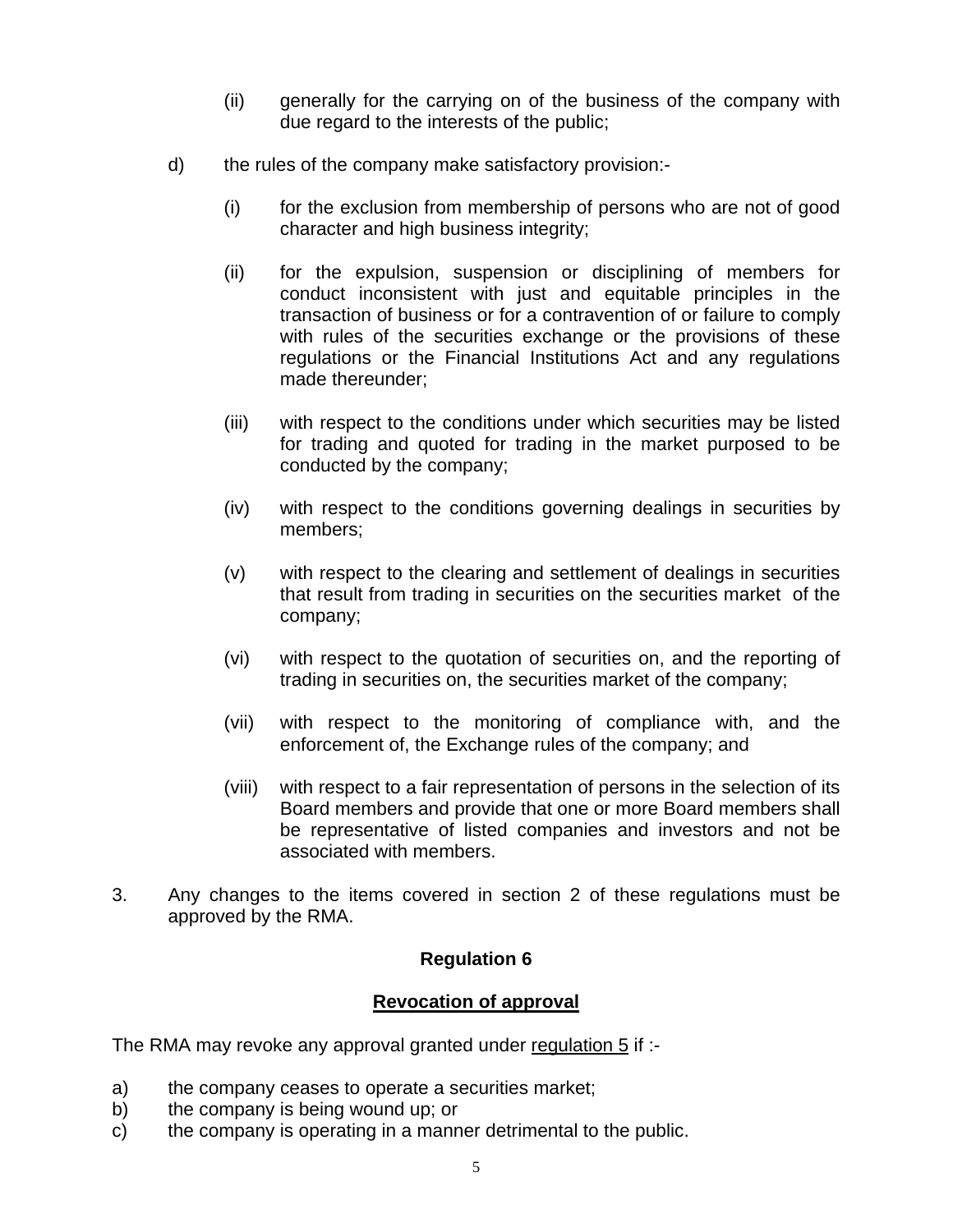## **MANAGEMENT, etc. OF SECURITIES EXCHANGE**

#### **Regulation 7**

#### **Management of securities exchange by Board**

The affairs of a securities Exchange shall be managed by a Board whose members shall comprise those elected or appointed in accordance with its articles of incorporation

#### **Regulation 8**

#### **Powers of Board**

Subject to the provisions of these regulations a Board shall have full power in all things to administer the affairs of the Securities exchange and provision of the Companies Act shall, unless the context otherwise requires, apply in all respect mutatis mutandis to the Board members, provided that the Board members shall at all times be entitled to have regard to the interest of the investing public in the management of the securities exchange in addition to the best interest of the members of the securities exchange.

#### **Regulation 9**

#### **Securities exchange may make rules**

Subject to the approval of the RMA a securities exchange may make such rules and listing rules as it deems necessary or desirable for the proper and efficient regulation, operation, management and control of the securities exchange and securities market operated by the securities exchange.

#### **Regulation 10**

#### **Amendment of securities exchange rules**

- 1. Where a securities exchange wishes to make an amendment, weather by way of rescission, alternation or addition, to the rules or the listing rules of the securities exchange, the Board of the securities exchange shall forward a written notice thereof to the RMA for approval.
- 2. The RMA may give notice in writing to the securities exchange that it approves the amendment or that it disapproves the whole or any specified part of the amendment in question and until such notice is given the amendment shall not have force and effect.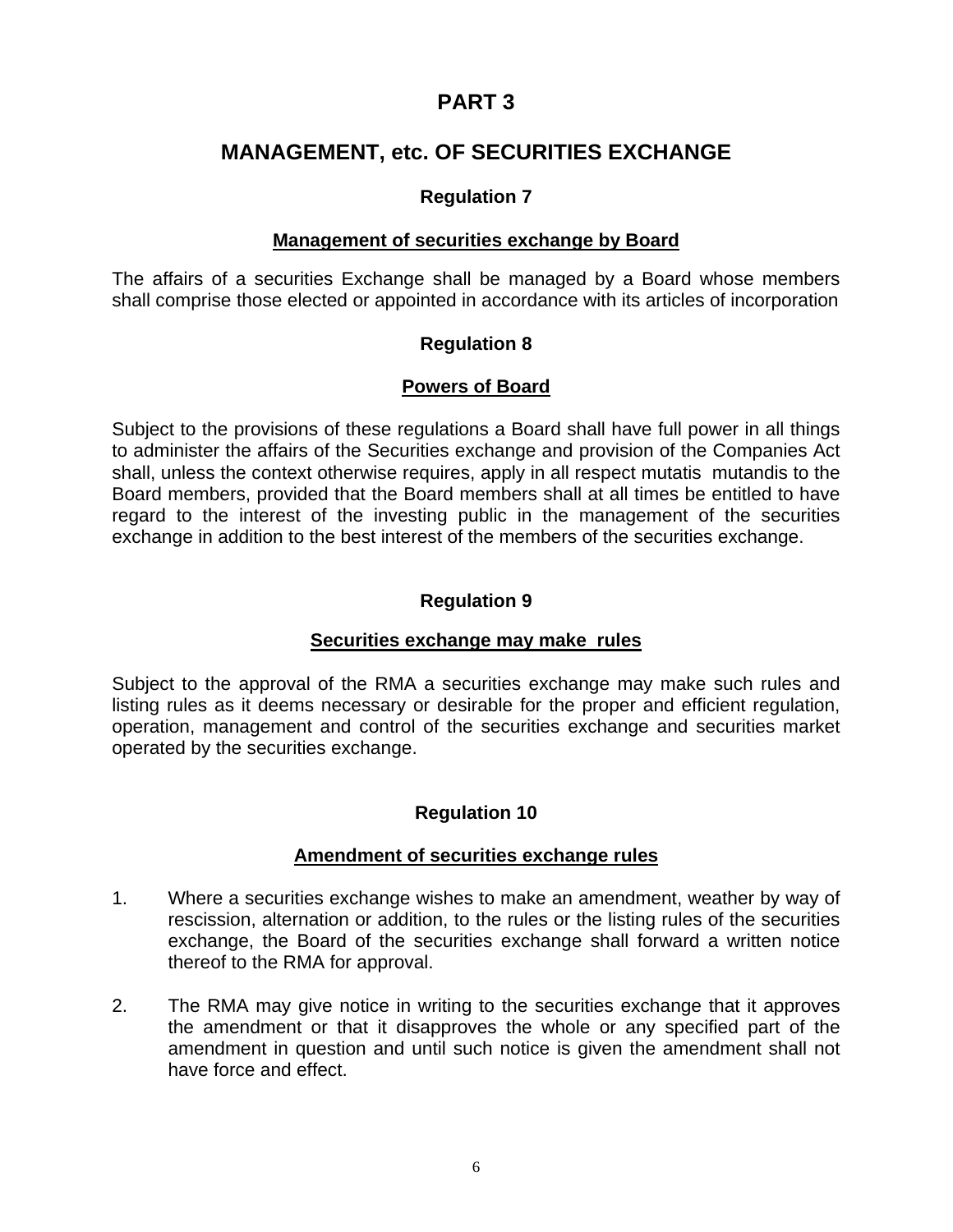#### **Securities exchange to provide assistance to RMA**

A securities exchange shall provide such assistance to the RMA as the RMA reasonable requires for the performance of its functions and duties, including the furnishing of such returns and providing such information relating to its business or in respect of such dealings in securities or any other specified information as the RMA may require for the proper administration of these regulations.

#### **Regulation 12**

#### **Notification to RMA of disciplinary action Taken by a securities exchange**

- 1. Where a securities exchange reprimands, fines, suspends, expels or otherwise takes disciplinary action against the member of the securities exchange, it shall, within 7 calendar days, give to the RMA particulars in writing of the name of the member, the reason for and nature of the action taken, the amount of the fine, if any, and the period of suspension, if any.
- 2. The RMA may review any disciplinary action taken by a securities exchange under section 1 and may affirm or set a aside a securities exchange's decision after giving the member and the securities exchange an opportunity to be heard.
- 3. Nothing in these regulations shall preclude the RMA, in any case where a securities exchange fails to act against a member, from itself suspending, revoking its licence or otherwise disciplinary a member of the securities exchange but before doing so the RMA shall give the member and the securities exchange an opportunity to be heard.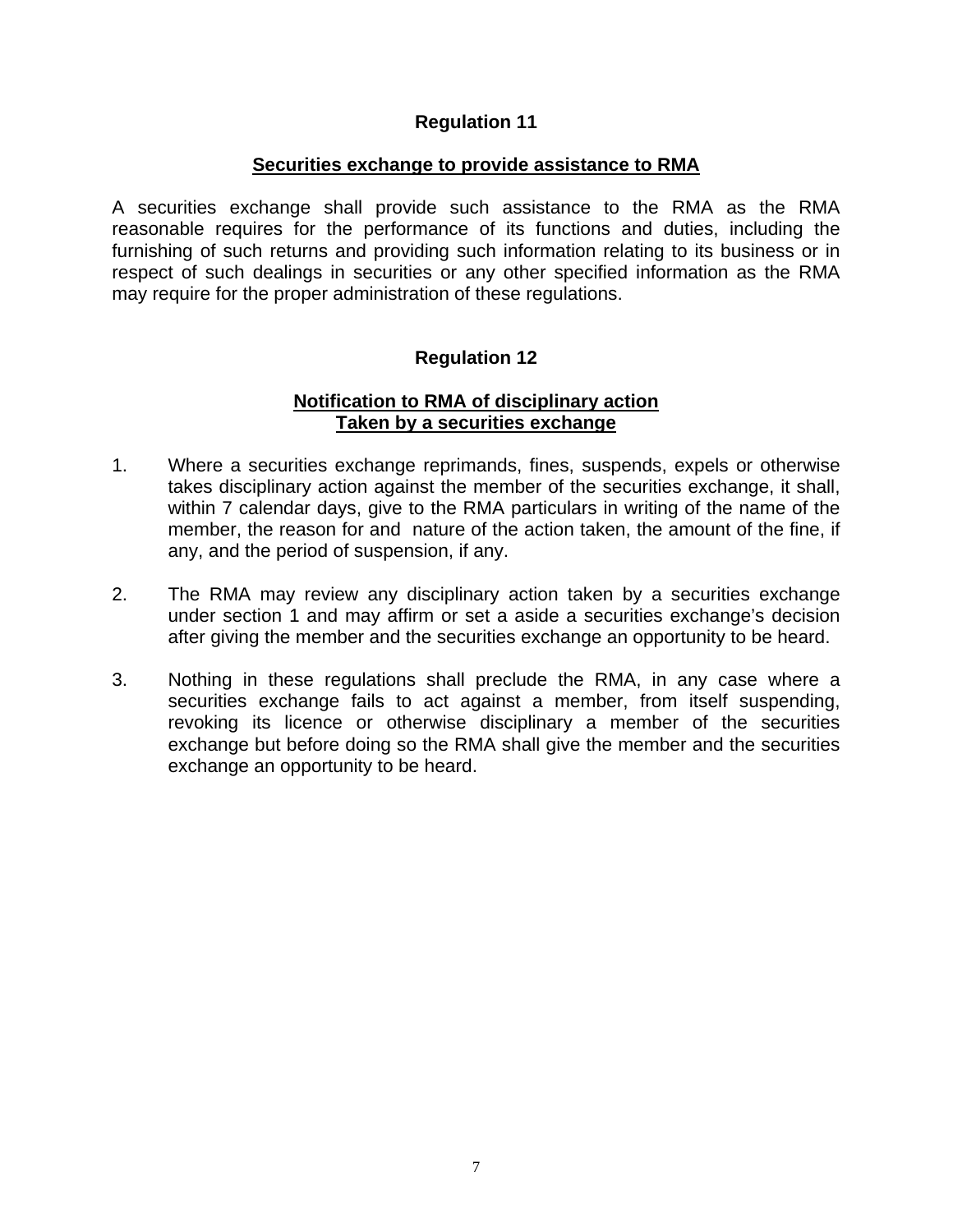#### **FUNCTIONS AND SPECIAL POWERS OF RMA**

#### **Regulation 13**

#### **Functions of RMA**

- (1) The RMA shall have the following functions under these regulations :-
	- (a) to be responsible for ensuring that the provisions of these regulations, the Financial Institution Act and any regulations made thereunder, and the provisions of any other Act or regulation so far as they relate to securities, are complied with ;
	- (b) to be responsible for supervising and monitoring the activities of any securities exchange, clearing house or securities depository ;
	- (c) to take all responsible steps to safeguard the interest of persons dealings in securities ;
	- (d) to promote and encourage proper conduct amongst members of a securities exchange ;
	- (e) to suppress illegal, dishonourable and improper practices in dealing in securities ;
	- (f) to promote and maintain the integrity of members of a securities exchange and encourage the promulgation by them of balanced and informed advice to their clients and to the public generally ;
	- (g) to consider and suggest reforms of the law relating to securities ;
	- (h) to encourage the development of the securities market in Bhutan and the increase use of such market by investors in Bhutan ; and
	- (i) to promote and develop self-regulation by a securities exchange.
- (2) The RMA may from time to time engage such consultants or advisors as it may consider necessary to assist the RMA in the performance of its functions.

#### **Regulation 14**

#### **Power of RMA to issue directions to securities exchange**

The RMA may, where it appears to be in the public interest, issue directions to a securities exchange:-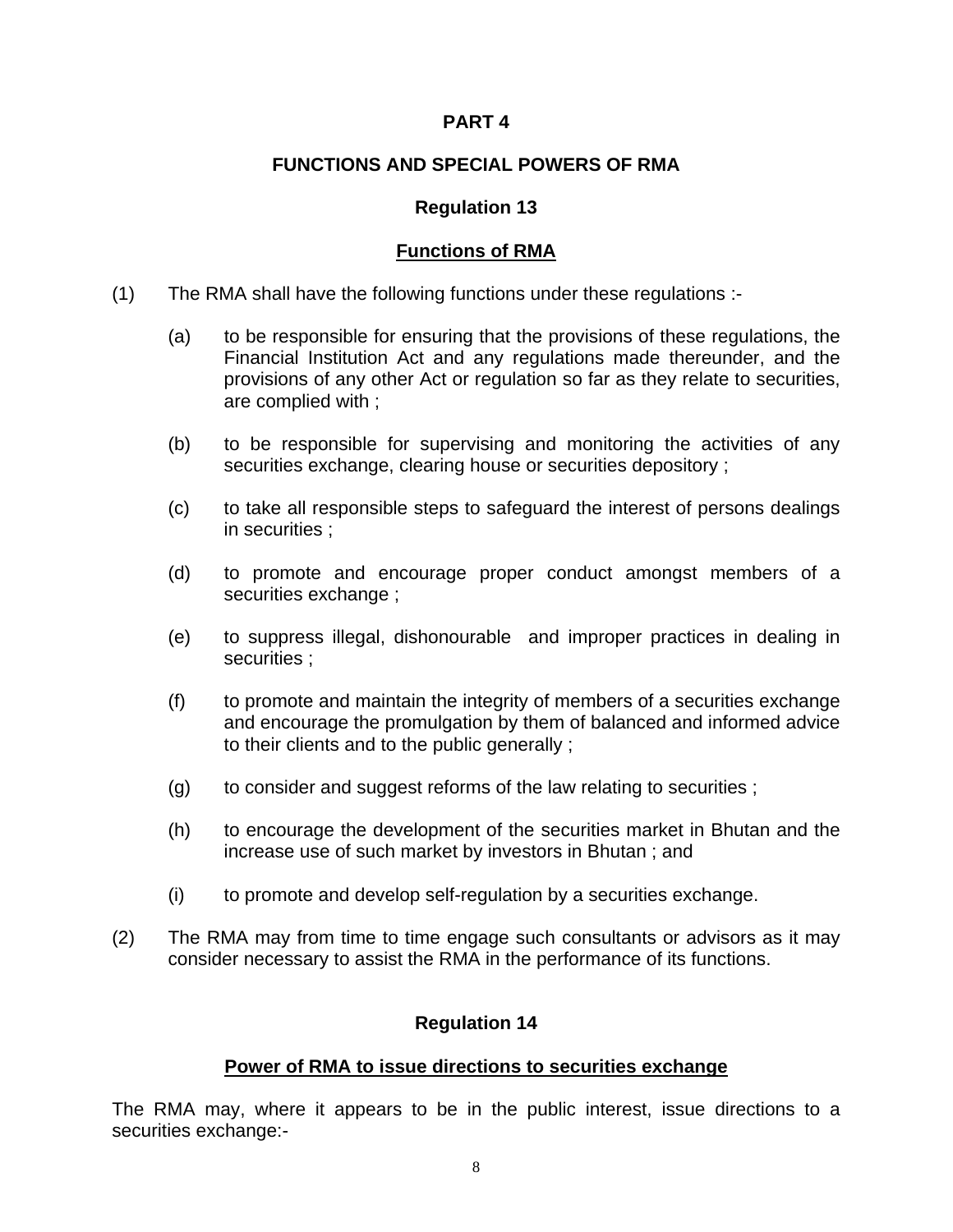- a) with respect to trading on the securities market of the exchange or with respect to any securities listed or quoted on it ;
- b) with respect to the manner in which the exchange carries on its business ; or
- c) with respect to any other matters which the RMA considers necessary for the effective administration of these regulations, and the securities exchange shall comply with any such direction.

#### **Power of RMA to direct suspension of trading**

- 1. The RMA may direct a securities exchange by written notice to suspend trading on the securities market of the exchange, either wholly or in part or in respect of specified securities, for a period not exceeding 5 consecutive business days if, in its discretion after consulting with the board of the exchange, it determines that the orderly conduct of such trading is being or is likely to be prevented by reason of force majeure, natural disaster, war, political upheaval or economic or financial crisis wherever occurring or by any other circumstances which are likely to prevent orderly trading on the exchange.
- 2. A notice under section 1 shall specify the reason for and the duration of the suspension and shall take effect upon its delivery to the securities exchange.
- 3. The RMA may, after consulting the Board, direct the securities exchange to extend the period of suspension of trading under section 1 for additional period not exceeding 5 business days in each case provided that it gives to the securities exchange 2 clear business days' written notice of such extension and specified the reason therefore.
- 4. A notice under section 3 shall take effect upon its delivery to the securities exchange.
- 5. The RMA shall, on the business day next following delivery to the securities exchange of a notice under section 1 or 3, provide an opportunity for the exchange to be heard on the need for a suspension of trading or an extension of suspension of trading.
- 6. The RMA may revoke, withdraw or modify a direction made under section 1 or 3 at any time prior to the expiration of the period suspension.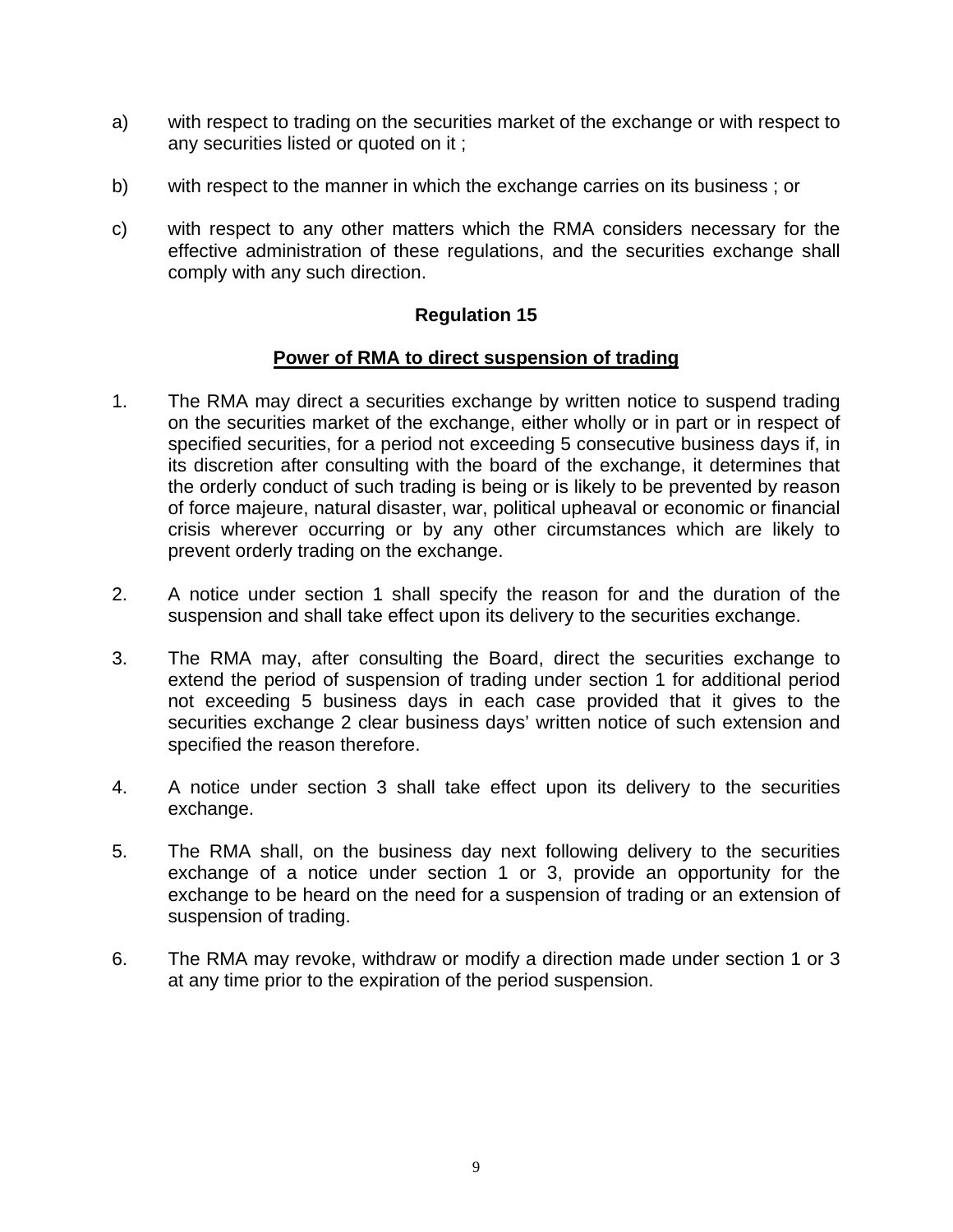#### **Power of RMA to require amendment to rules**

The RMA may in writing require a securities exchange to make or amend any rule or listing rule and, if the RMA shall do so, the securities exchange shall comply with the requirement as soon as practicable after its receipt by the securities Exchange.